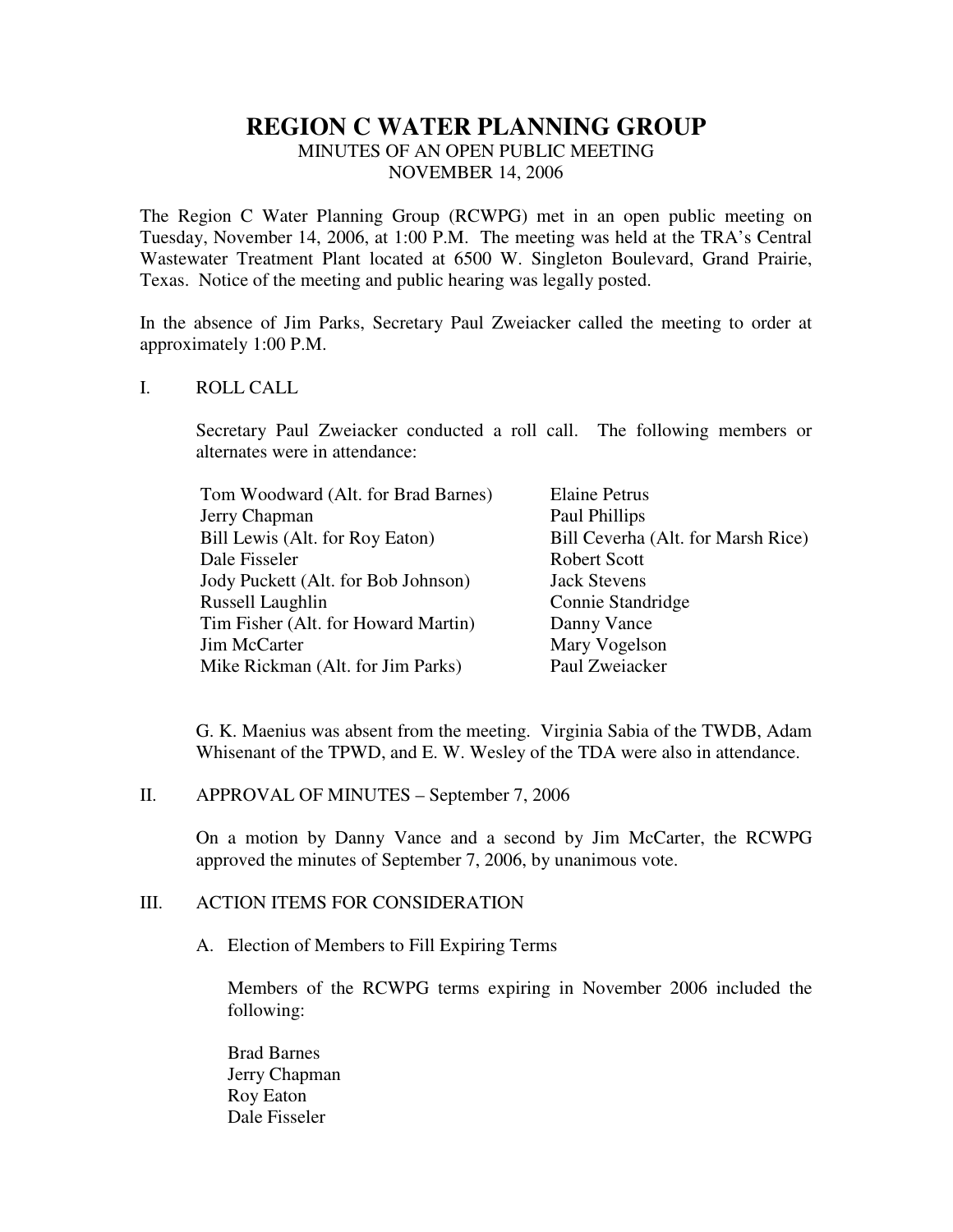RCWPG MINUTES NOVEMBER 14, 2006 PAGE 2

> Bob Johnson Jim McCarter Jim Parks Elaine Petrus Paul Phillips Mary Vogelson

Of those terms expiring, the following Board members expressed an interest to be considered for an additional term:

Jerry Chapman Jim McCarter Jim Parks Paul Phillips Mary Vogelson

The following members declined to seek reelection. However, each endorsed their alternate be considered for election:

Brad Barnes Roy Eaton Dale Fisseler Bob Johnson Elaine Petrus

Danny Vance made a motion to nominate the following individuals for the term beginning 11/2006 through 11/2011:

Jerry Chapman Jim McCarter Jim Parks Paul Phillips Mary Vogelson Dr. Tom Woodward Bill Lewis Frank Crumb Jody Puckett Steve Berry

Tim Fisher seconded the motion.

Paul Zweiacker asked for any other nominations. None were received. Danny Vance moved that nominations cease and members be elected by acclamation. Mike Rickman seconded the motion. By a unanimous vote, the motion to cease nominations and elect the members as nominated passed.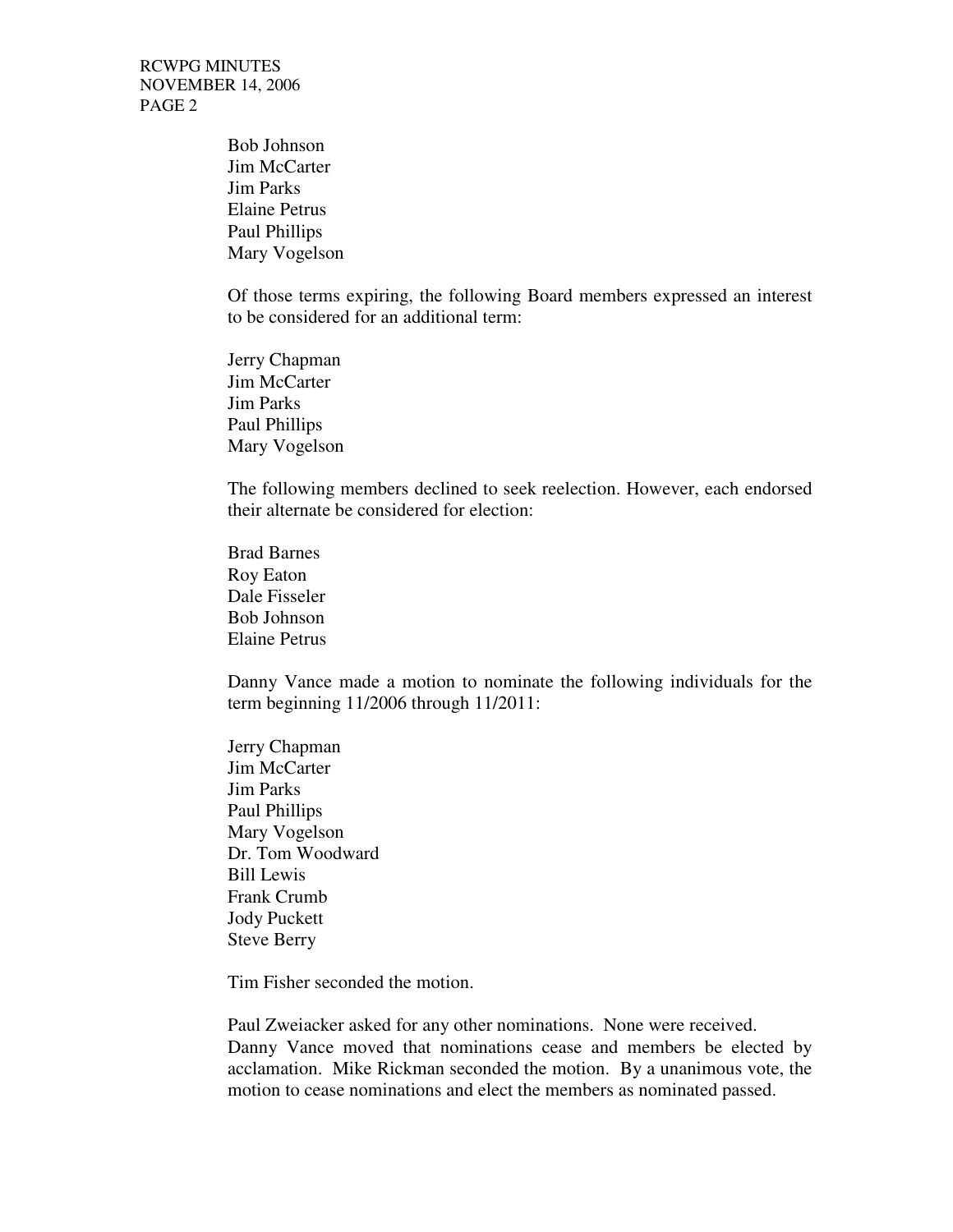RCWPG MINUTES NOVEMBER 14, 2006 PAGE 3

B. Election of Officers for 2007

Upon the recommendation of the Nominating Committee, Danny Vance made a motion to elect the following officers for 2007:

Chairman – Jim Parks Vice Chairman – Jody Puckett Secretary – Paul Zweiacker

Paul Zweiacker asked for other nominations and none were received. Danny Vance made the motion that nominations cease. Mike Rickman seconded the motion. By a unanimous vote, the motion to elect the officers as nominated passed.

Paul Zweiacker introduced the new members of the RCWPG and allowed each one an opportunity to speak.

C. Appointment of Regional Liaisons

Paul Zweiacker listed the current regional liaisons and advised that no other volunteers had come forward to act as regional liaisons. Paul Zweiacker made the motion to nominate the following individuals to continue to serve as regional liaisons:

Region B – Jerry Chapman Region D – Mike Rickman Region G – Paul Zweiacker Region H – Danny Vance Region I – Connie Standridge

Paul Phillips seconded the motion, which was approved by a unanimous vote of the RCWPG.

#### IV. DISCUSSION ITEMS

A. Water Conservation and Drought Update for the North Texas Area

Mike Rickman gave an update on NTMWD's Water Conservation Program and an update on the drought in the North Texas area.

B. Proposed Updates to the Bylaws

The RCWPG discussed proposed updates to the Bylaws including clarification of the voting requirements (2/3 members present or 2/3 of voting membership), attendance criteria, and alternates. Some concern was expressed over alternates serving for extended periods. However, comments also were given in support of continuing to allow alternates to serve for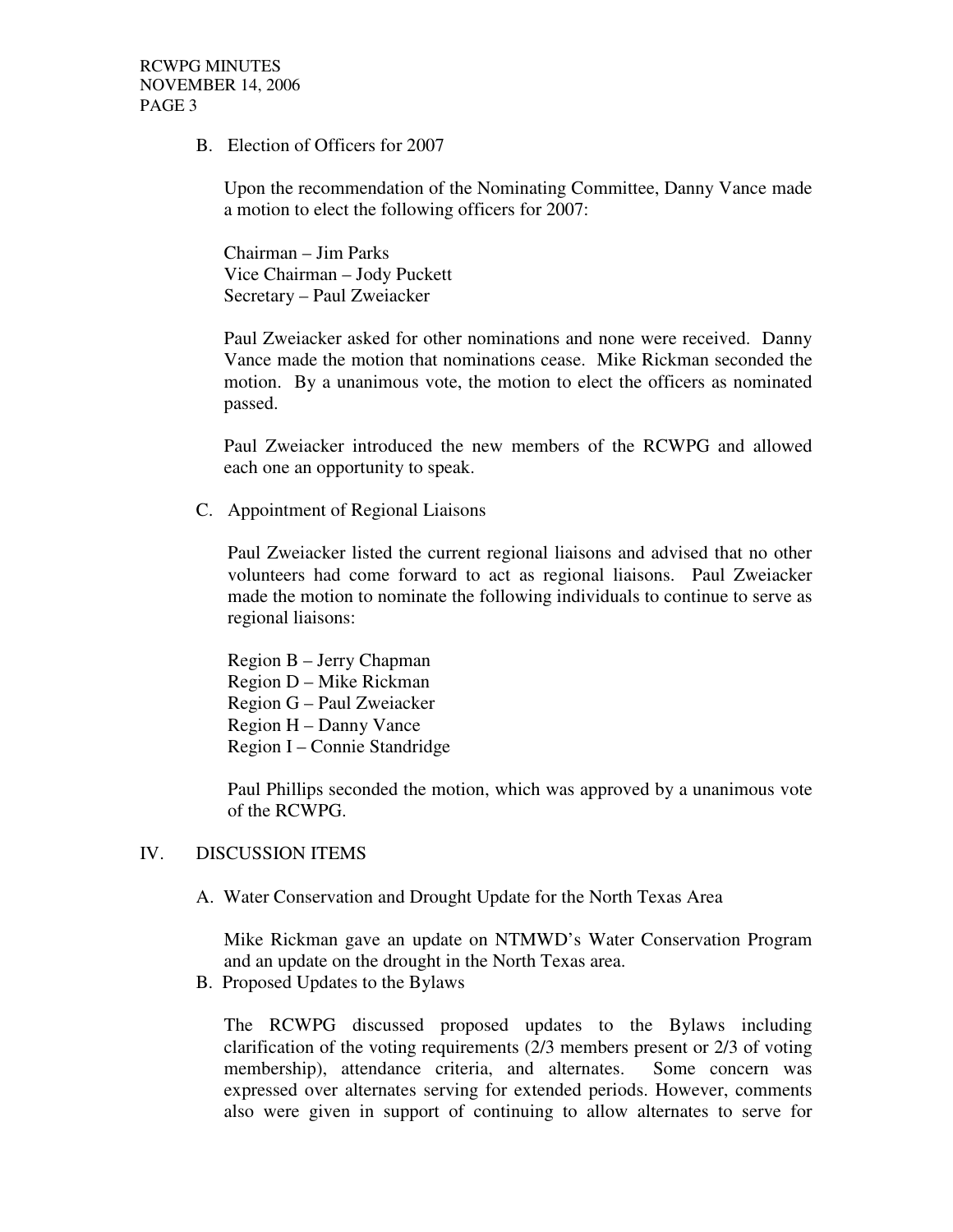extended periods. Comments and suggested revisions to the Bylaws were solicited and were requested to be sent to Chairman Jim Parks prior to the next meeting.

C. Update on the Status of the Scope of Work for 2007-08

Stephanie Griffin advised that the TWDB had postponed consideration of the Scope of Work for 2007-08 until their meeting in December 2006.

D. Schedule

Stephanie Griffin advised that the next step is approval of the Scope of Work by the TWDB, and the next RCWPG may need to be held in January or February 2007.

### V. OTHER DISCUSSION

A. Updates from Chair

Paul Zweiacker advised that the State Water Plan had been approved by the TWDB Board. He discussed potential topics for upcoming meetings including groundwater management and/or climatology. Suggestions should be sent to Chairman Jim Parks.

B. Report from Regional Liaisons

A report was provided by the following liaisons/individuals:

- Danny Vance, Region H
- Connie Standridge, Region I
- C. Report from TWDB

Virginia Sabia advised the group she would be leaving the TWDB on December 22, 2006, and expressed her appreciation for work done by RCWPG.

D. Confirmation Date and Location of Next Meeting

It was the consensus of the RCWPG to plan to schedule a meeting in January or February 2007. No date was selected.

E. Other Discussion

Russell Laughlin requested that the RCWPG be kept updated during upcoming legislative session with bills related to water. Danny Vance